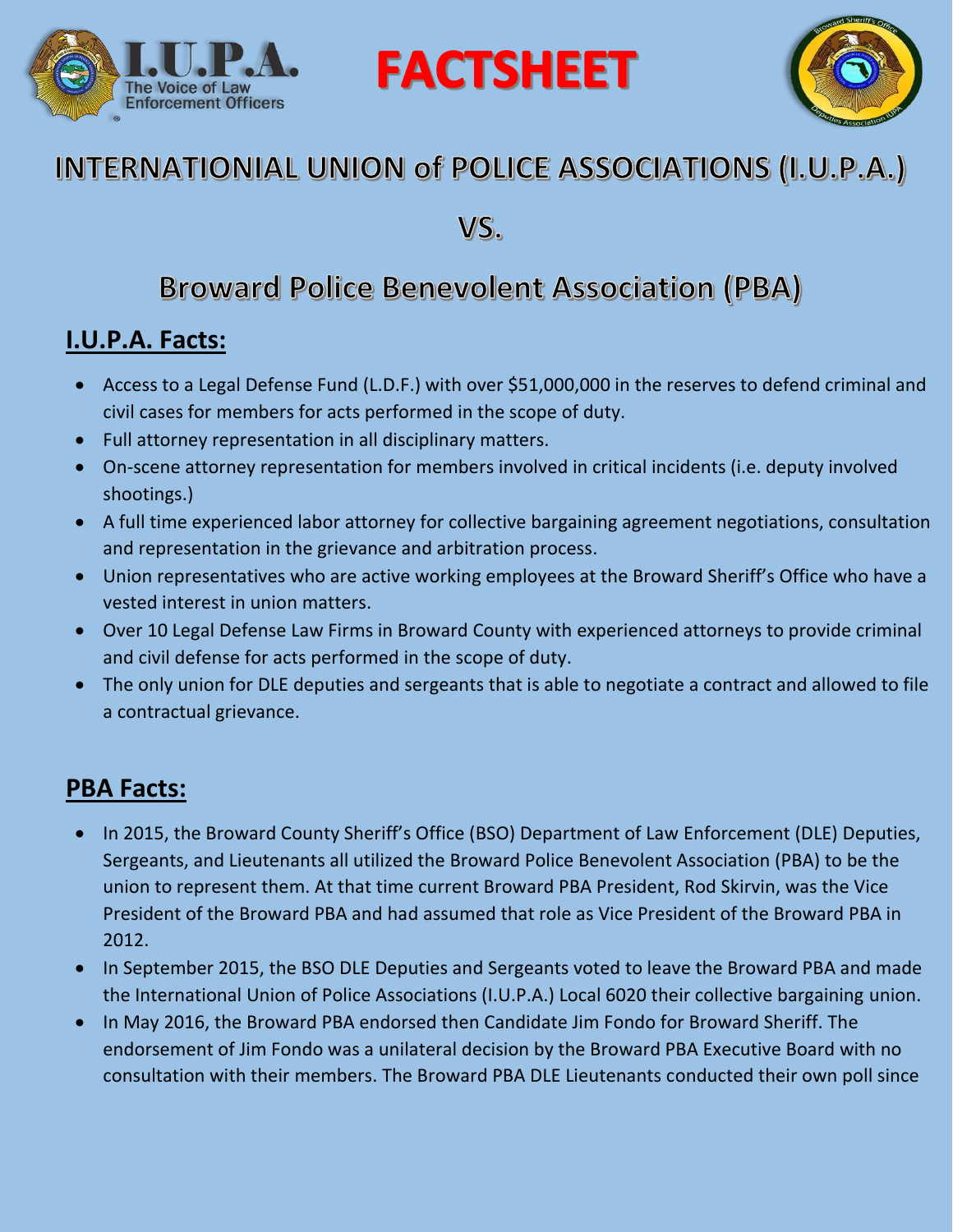the Broward PBA Executive Board gave them no voice and the majority of the members decided to endorse then Sheriff Scott Israel for re-election.

**Proof:** [https://www.browardbeat.com/broward-pba-members-spurn-union-bosses-support](https://www.browardbeat.com/broward-pba-members-spurn-union-bosses-support-sheriff-scott-israel/)[sheriff-scott-israel/](https://www.browardbeat.com/broward-pba-members-spurn-union-bosses-support-sheriff-scott-israel/)

- In February 2017, the BSO DLE Lieutenants voted to leave the Broward PBA as their representing union after years of failed leadership from them.
- In December 2018, the Broward PBA Executive Board promoted Vice President Rod Skirvin to President. The Sun Sentinel quoted President Rod Skirvin stating, "He said he will also give PBA members a voice in future contract negotiations and endorsements of political candidates."

**Proof:** [https://www.sun-sentinel.com/news/crime/sfl-broward-county-pba-board-chooses](https://www.sun-sentinel.com/news/crime/sfl-broward-county-pba-board-chooses-new-president-20181212-story.html)[new-president-20181212-story.html](https://www.sun-sentinel.com/news/crime/sfl-broward-county-pba-board-chooses-new-president-20181212-story.html)

\*Fourth paragraph from the bottom of the article.

- In February 2019, the BSO DLE Deputies and Sergeants voted to keep the I.U.P.A. Local 6020 as their union over the Broward PBA. Approximately 85% of the voters voted for the I.U.P.A. Local 6020 over the Broward PBA.
- In April 2019, multiple BSO DLE Deputies and a BSO DLE Sergeant were involved in a use of force incident. The use of force was under the political spotlight with many people calling for them to be terminated and not be entitled to due process. Commissioner Bogen with the Broward County Commission very soon after the incident called for their termination. The I.U.P.A. Local 6020 supports the Deputies and Sergeant. The Broward PBA after this awarded Commissioner Bogen with a unilateral endorsement for his re-election and did not consult with their membership going against what Broward PBA President Skirvin promised in his Sun Sentinel article.
- In May 2020, the Hallandale Police Department voted to have I.U.P.A. as their collective bargaining unit over the Broward PBA.
- In January 2021, the Broward PBA lost a Public Employees Relations Commission (PERC) Election for the Lauderhill Police Department. The Broward PBA had 76% of the voters vote against them.
- In September 2021, the Miramar Police Department voted to leave the Broward PBA as their representing union.
- In January 2022, Broward PBA President Rod Skirvin gave a unilateral endorsement to Broward County Commissioner Mark Bogen without even consulting with the PBA membership. Commissioner Bogen undermined multiple BSO DLE Deputies and a BSO DLE Sergeant's right to due process. Broward PBA President Skirvin went against what he told the Sun Sentinel when he did his December 2018 interview that he would let members have a voice in who the Broward PBA endorses.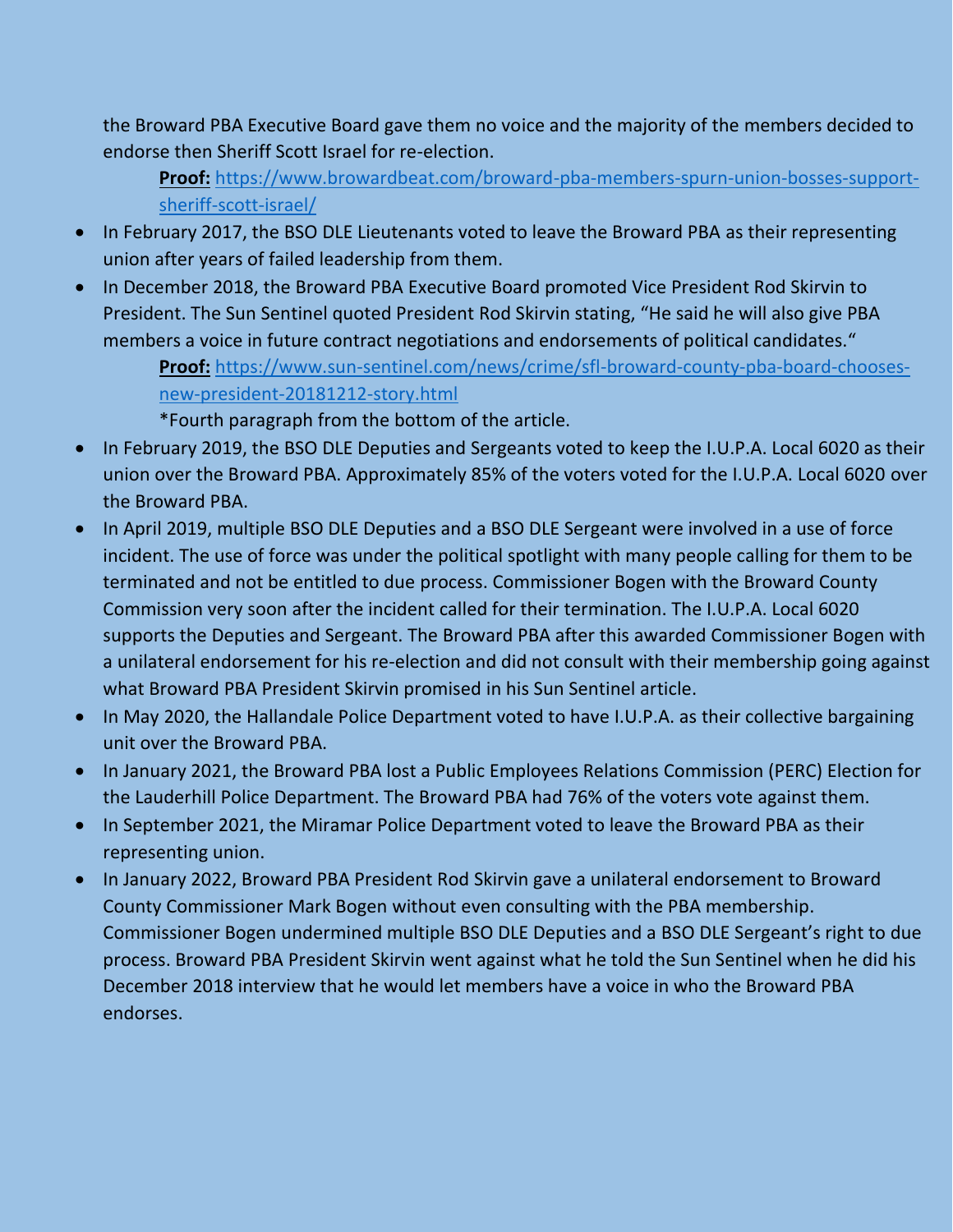

**Commissioner Mark Bogen** @mark\_bogen

The behavior of these BSO deputies is outrageous & unacceptable The officer who jumped the student, punched & banged his head should be fired. I have a problem with the deputy who threw him to the ground after he pepper sprayed him He could've easily arrested him after the spray.

S South Florida Sun Sentinel  $\bullet$  C · Apr 18, 2019 Broward Sheriff's Office investigates after video shows deputies pepper-spraying and punching teens trib.al/7OTBElf

# 2019



**Broward County Police Benevolent Association · Follow** Jan  $11 \cdot \textcircled{3}$ 

Broward County Commissioner Mark Bogen stopped by the office today to receive his official endorsement letter from Broward County PBA President Rod Skirvin. Be sure to Vote The PBA Way and re-elect Commissioner Bogen to his District 2 seat.



- In March 2022, the Hollywood Police Department chose to leave the Broward PBA. Due to their constant failures, the Broward PBA only had 6% of the officers at the Hollywood Police Department vote to keep them.
- The last contract the Broward PBA negotiated for the BSO DLE Deputies and Sergeants was from 2012-2015. The Broward PBA negotiated a 0% Cost of Living Adjustment (COLA) for 2012-2013, a 2% COLA for 2013-2014, and a 2% COLA for 2014-2015.

**Proof:** [https://bcpba.org/pdf/Contracts/BSO%20Dep%20and%20Sgt%20Contract%202012%20-](https://bcpba.org/pdf/Contracts/BSO%20Dep%20and%20Sgt%20Contract%202012%20-%202015.pdf) [%202015.pdf](https://bcpba.org/pdf/Contracts/BSO%20Dep%20and%20Sgt%20Contract%202012%20-%202015.pdf)

\*Go to Article 19 (page 30)

 In the Broward PBA's current contract for the Coconut Creek Police Department they negotiated a 2% COLA for 2019-2020, a 2.25% COLA for 2020-2021, and a 2.5% COLA for 2021-2022. The Broward PBA also negotiated between a \$100-\$400 take home vehicle fee which begins if the officer lives more than 15 miles outside of the city.

**Proof:** [https://bcpba.org/wp-content/uploads/Coconut-Creek-Ofcs-Cpls-Contract-2019-](https://bcpba.org/wp-content/uploads/Coconut-Creek-Ofcs-Cpls-Contract-2019-2022.pdf#page47) [2022.pdf#page47](https://bcpba.org/wp-content/uploads/Coconut-Creek-Ofcs-Cpls-Contract-2019-2022.pdf#page47)

\*Wages: Article 12 (page 47)

\*Take Home Vehicle: Article 22 (page 74)

 In the last contract the Broward PBA negotiated for the Hollywood Police Department, the Broward PBA negotiated a 2% COLA for 2018-2019, a 2% COLA for 2019-2020, and a 2% COLA for 2020-2021.